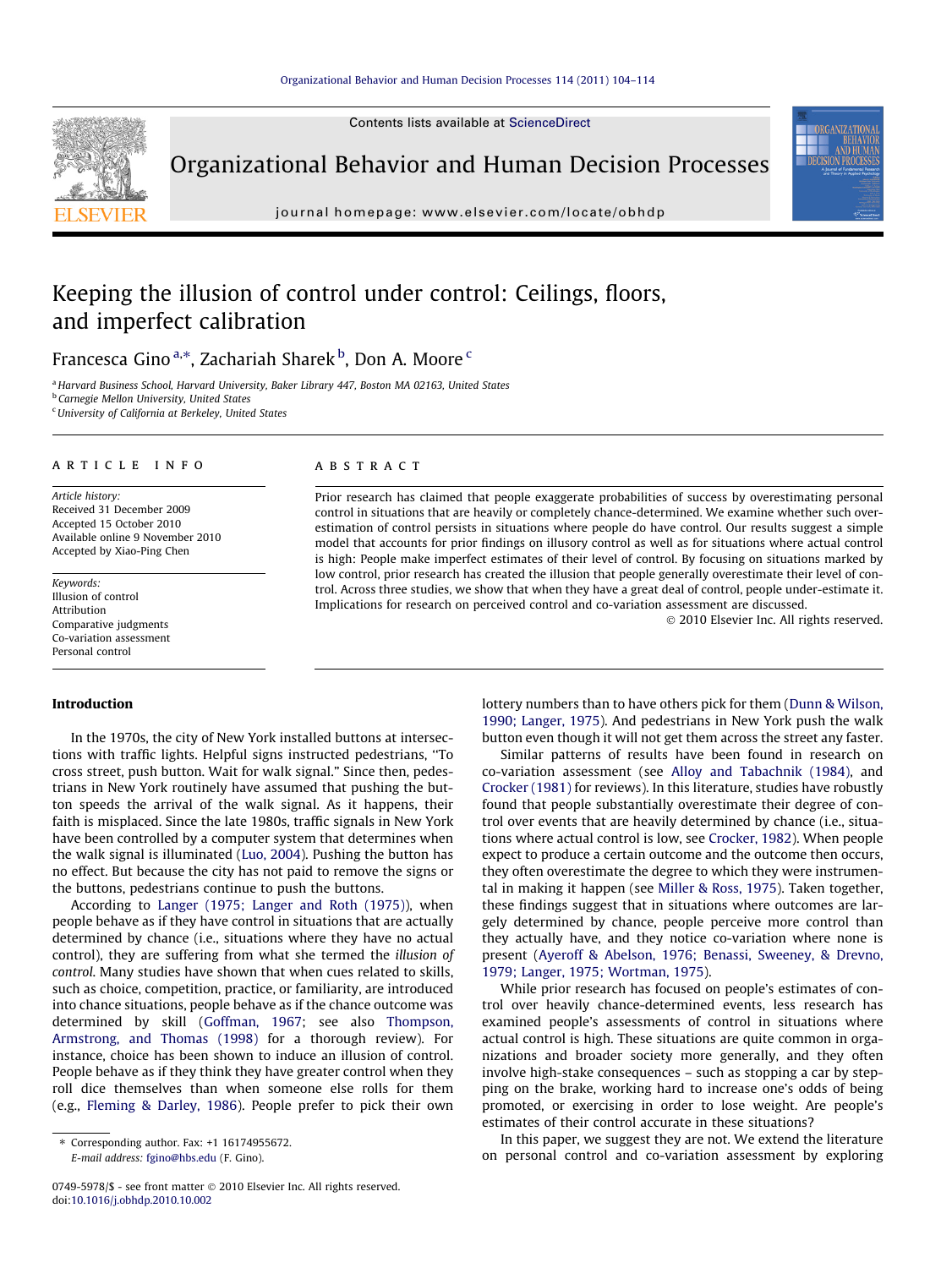<span id="page-1-0"></span>people's perceptions of control across a full range of situations. We consider both heavily chance-determined situations where actual control is low (as in prior studies on the illusion of control and co-variation assessment), and situations characterized by high levels of actual control. Across three laboratory studies, we examine the psychological factors that may alter the relationship between actual control and perceived control. We propose a simple theoretical framework that can be used to study people's perceptions of control by suggesting that people have an imperfect sense of how much they control probabilistic events. Specifically, when they have very little control, we expect them to overestimate it, as demonstrated in prior work. But when they have high levels of control, we expect them to under-estimate it, consistent with a case of imperfect calibration. Indeed, if people systematically overestimate their control when they have objectively little because they are unsure about how much control they have, then it is to be expected that they will systematically under-estimate their control when they actually have a great deal of control.

# The psychology of personal control

The topic of perceived personal control is relevant in many different areas of both psychology and behavioral decision research (e.g., [Jenkins & Ward, 1965; Langer, 1975; Seligman, 1975\)](#page-10-0). This work has defined perceived personal control as the belief that one possesses the ability to act and achieve desired outcomes ([Thompson, 1981](#page-10-0)), or one's estimate that a given behavior will lead to certain outcomes [\(Bandura, 1977](#page-9-0)). Over the last several decades, studies investigating the psychology of personal control have found that people often regard themselves as causal agents in their attempts to attain randomly determined outcomes ([Fiske & Taylor,](#page-10-0) [1984; Taylor & Brown, 1988; Weinstein, 1980](#page-10-0)), suggesting an illusion of control [\(Langer, 1975](#page-10-0)).

One stream of research contributing to our understanding of illusory control is [Seligman's \(1975\)](#page-10-0) work on the learned helplessness theory of depression. According to this theory, depressed people believe they are ineffective and powerless to control what happens to them. It follows that depressed individuals should under-estimate their control ([Abramson & Alloy, 1980; Alloy &](#page-9-0) [Seligman, 1979](#page-9-0)). [Alloy and Abramson \(1979\)](#page-9-0) evaluated this prediction in their first experiment. Their findings suggested, surprisingly, that depressed participants were more accurate in their estimates of control, whereas nondepressed participants overestimated their control.

However, subsequent research suggested that depressed individuals simply report believing that they lack control, whereas nondepressed individuals report being in control [\(Dykman,](#page-10-0) [Abramson, Alloy, & Hartlage, 1989](#page-10-0)). As noted by [Dykman et al.](#page-10-0) [\(1989\),](#page-10-0) depressives perceive themselves to have less control than do nondepressives; as a result, depressives may appear accurate on uncontrollable tasks and inaccurate on controllable tasks.<sup>1</sup> The opposite is true for nondepressives. These findings suggest that accuracy or inaccuracy of perceptions of personal control is an accident of the match between an individual difference (i.e., depression) and task characteristics (i.e., actual difficulty or controllability). The factors that influence perceptions can move independently of the factors that influence objective performance, and accuracy depends on both.

## Miscalibration in judgment

Are people's perceptions of ability or performance accurate? Several studies have found that perceptions of ability and performance are poorly correlated with actual performance and therefore are regressive with respect to actual performance (e.g., [Burson,](#page-10-0) [Larrick, & Klayman, 2006; Moore & Healy, 2008\)](#page-10-0). Research on overconfidence has suggested that there are several sources of unsystematic error in subjective confidence that influence decision makers' judgments, ranging from misleading prior experiences ([Juslin, 1994; Soll, 1996\)](#page-10-0) to relying on information associated with deceptive feelings of confidence ([Erev, Wallsten, & Budescu, 1994;](#page-10-0) [Heath & Tversky, 1991; Simmons & Nelson, 2006\)](#page-10-0).

Related research has found regressive effects in comparative judgments ([Moore & Small, 2007](#page-10-0)), as well as in judgments of accuracy [\(Dawes & Mulford, 1996\)](#page-10-0). When people compare themselves with others, their imperfect knowledge of others inserts an additional source of error ([Krueger, 2000; Krueger, Acevedo, & Robbins,](#page-10-0) [2005; Krueger & Clement, 1997; McFarland & Miller, 1990\)](#page-10-0). Consequently, the worst performers overestimate their percentile ranks, whereas the highest performers under-estimate theirs [\(Krueger &](#page-10-0) [Mueller, 2002; Kruger & Dunning, 1999](#page-10-0)). Building on this research, [Larrick, Burson, and Soll \(2007\)](#page-10-0) argued that some factors influence perceptions of ability and performance without influencing actual performance. For instance, certain manipulations of task difficulty may move perceptions more than actual performance.

# Theoretical model and research hypotheses

As this body of work demonstrates, the result of errors in judgments of perceived and actual performance is that people overestimate low performances and under-estimate high performances. We argue that the same type of miscalibration occurs in judgments of personal control because factors that influence actual control and factors that influence perceived control can move separately. Consequently, we expect people to systematically overestimate their control when they have objectively little or no control and to systematically under-estimate it when they have objectively high control.

Fig. 1 illustrates the hypothetical pattern of results. As the figure shows, we expect people to have imperfect knowledge of their own control and to make regressive estimates. We also expect the linear and regressive relationship between perceived and actual control to break down as one approaches 100% actual control. Unlike the 0% control condition, in which random influences can create uncertainty about how much control one has, no such ambiguity is possible when one has perfect control, creating a structural asymmetry between conditions of no control and complete control. This non-linearity qualifies the proposed regression account. We should note that a similar non-linearity is expected in cases



Fig. 1. Estimates of perceived control as a function of actual control (hypothetical data).

We use the term uncontrollable tasks to refer to pure chance or non-contingency tasks, where outcomes are objectively unrelated to the actions of the decision maker.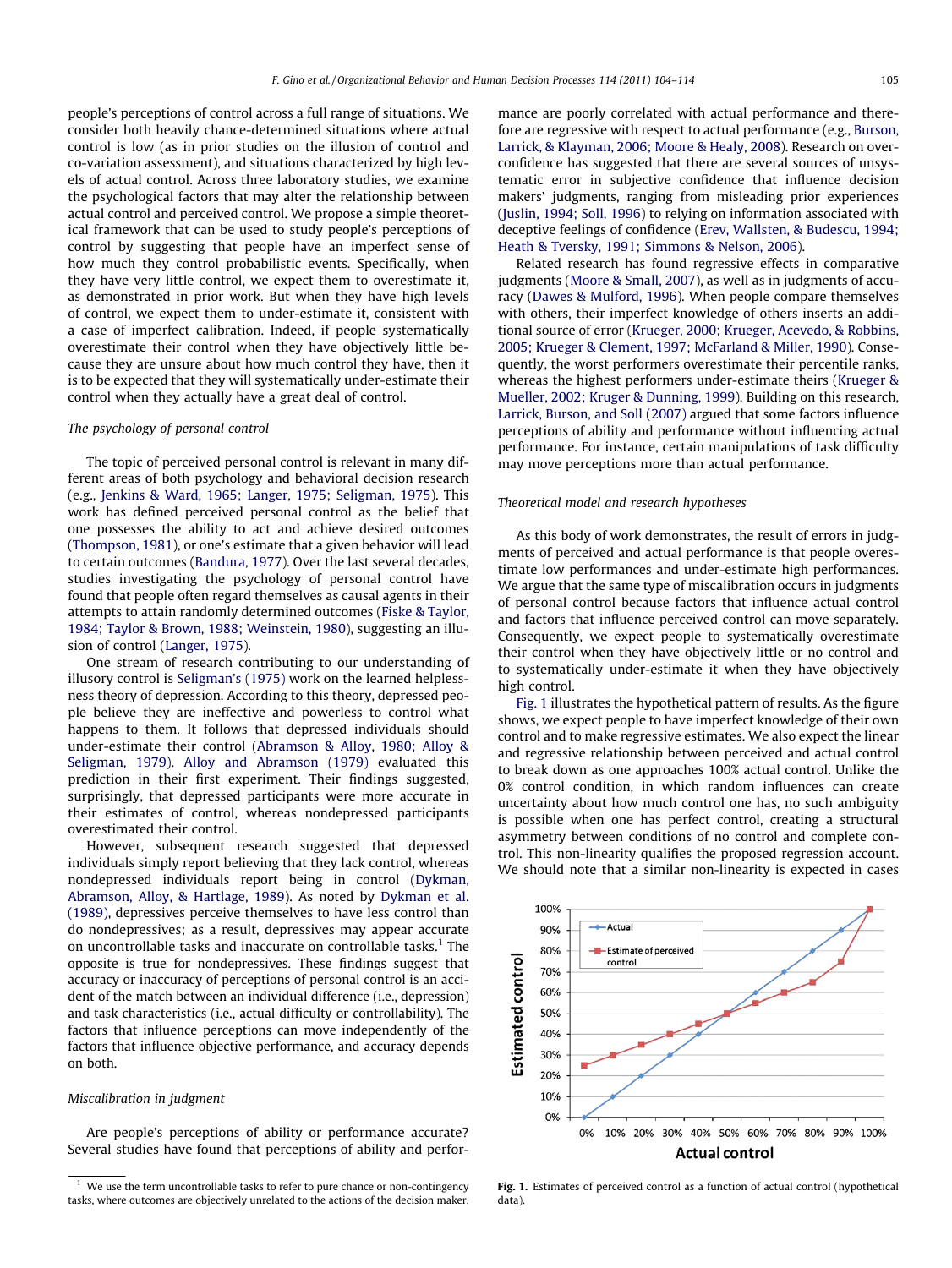in which actual control is zero and decision makers have no way to influence the outcome (e.g., a button is not present in a task where pressing a button produces a desired outcome). That is, we expect people to be smart enough to realize that if there is no button present at the crosswalk, they could not have had any control over the walk signal [\(Matute, 1996; Shanks & Dickinson, 1987; Wasserman,](#page-10-0) [1990\)](#page-10-0).

We find support for our main hypothesis across three laboratory studies that employ common illusion-of-control paradigms. The current research focuses on two cells that have not been compared directly by most prior research on illusory control: Nondepressives on both uncontrollable and controllable tasks. Across the three studies, our results question the conclusion that nondepressives systematically overestimate their control—a conclusion that, to date, remains widely accepted in social psychology, organizational behavior, and behavioral decision research.

## Paradigms used in research on personal control

Since the publication of [Langer's \(1975\)](#page-10-0) classic research, numerous studies have examined moderators of subjective control. Most of this research has used pure chance or non-contingency tasks, where participants' actions are unrelated to task outcomes. These studies have relied primarily on two paradigms. The first manipulates one factor that the authors predict will influence perceptions of control (e.g., choice or familiarity) in a gambling game (e.g., dice throw). In these studies, participants are asked to bet money on the chance outcome or rate their confidence in a successful outcome. That is, they are asked to judge their control indirectly while they are attempting to execute control (e.g., roll a die). Thus, this paradigm involves no feedback for participants, one-shot tasks, and uses participants' predictions about the outcome of the task to measure control.

In the second type of paradigm, participants engage in a task over multiple rounds where they are rewarded for achieving a particular outcome (e.g., the onset of a light). Although participants are told that an action (e.g., pressing a button) controls the desired outcome, in actuality, there is no relationship between participants' actions and the outcome. Studies using this second paradigm measure control by asking participants to estimate their degree of control over the task outcome. This paradigm involves feedback for participants in each round (by pressing the button, they receive feedback on whether it produces an outcome or not) and a measure of control that is based on past behavior.

These two paradigms capture two quite different situations. In our studies, we use paradigms that are similar to the second one, but we introduce the measures of control used in each paradigm. Thus, in our studies we examine perceptions of control by giving participants feedback on their actions (e.g., pressing a button), by using tasks including multiple rounds, and by measuring control with questions about predictions of control and past behavior. Importantly, we study people's perceptions of control across a full range of situations, from situations where actual control is zero or low to situations where actual control is high or complete. In this way, our studies introduce an experimental condition that is missing from most research on the illusion of control and co-variation assessment: an objectively high-control condition.

# Study 1: poor calibration in predicting one's control

Our first study examined how individuals' subjective sense of control is affected by their actual degree of control. Our main goal in this study was a critical test of the claim that people overestimate their control. Our study contributes to research on this topic by including a high-control condition.

# Method

#### **Participants**

Participants were 80 undergraduates at a northeastern university in the United States ( $M_{age} = 21$ , SD = 2.03; 31% female) who participated in exchange for course credit in their introductory business courses.

#### Design and procedure

The study was described to participants as an experiment on attention and visual perception. Participants performed a vigilance task on computers. Specifically, their task was to examine a series of computer screens filled with random sequences of letters and to find instances of two same consecutive letters (e.g., ''e e" in the sequence ''r t e e f c") and click on them. Ten different screens were displayed, each for 90 s. Each of these ten rounds was divided into 18 5-s intervals. Each 5-s interval began with black letters presented on a white background. We then introduced an annoyance that made it more difficult for participants to complete the task: The background went black and the letters changed from white to violet, making them more difficult to read. This change occurred at a randomly determined point during the first 3 s of the 5-s interval. In addition, there was a button on the screen that read ''STAY WHITE." If the button worked when participants pressed it, then the screen would remain white with black letters for the remainder of the 5-s interval. Participants could press the ''STAY WHITE" button only once within each 5-s interval. Participants learned all of this information in the experimental instructions (reported in Appendix A). Note that in this task, finding correct instances of two same consecutive letters did not have any impact on whether the background changed color, but pressing the ''STAY WHITE" button did.

In fact, pressing the ''STAY WHITE" button kept the screen white with a certain probability  $p$ , where  $p$  varied across conditions. We manipulated participants' actual level of control by varying the value of p. There were four conditions in the experiment: high control  $(p = 85\%)$ , medium control  $(p = 50\%)$ , low control  $(p = 15\%)$ , and no control ( $p = 0\%$ ). We predicted that people would overestimate their control only in the low- and no-control conditions.

After completing the task, participants were asked the following questions, which were designed to assess their perceived control: (1) ''How much control do you think you had when trying to stop the page-color switching?"  $(1 = no control at all; 7 = complete con$ trol); (2) ''How often do you think pressing the 'STAY WHITE' button produced the desired outcome (keep the page white with black text)? Please indicate what percentage of the time pressing the button worked."  $(0 = never; 100 = always)$ .

## Results

#### Task performance

We first examine the number of correct pairs participants were able to identify and the total number of times they clicked on the page to identify instances of two same consecutive letters. There were no significant differences in total number of instances participants correctly identified across conditions,  $F(3, 76) < 1$ ,  $p = .50$ ,  $\eta^2$  = 0.03. Similarly, there were no significant differences across conditions in ''false alarms," or incorrectly identified instances of two same consecutive letters,  $F(3, 76) < 1$ ,  $p = .42$ ,  $\eta^2 = 0.04$ .

#### Perceived control

As predicted, people overestimated their control in the lowcontrol condition (24% versus the real probability equal to 15%),  $t(19) = 6.04$ ,  $p < .001$ , and underestimated it in the high-control condition (39% versus the real probability equal to 85%),  $t(19)$  =  $-7.77$ ,  $p < .001$ . These results are consistent with our main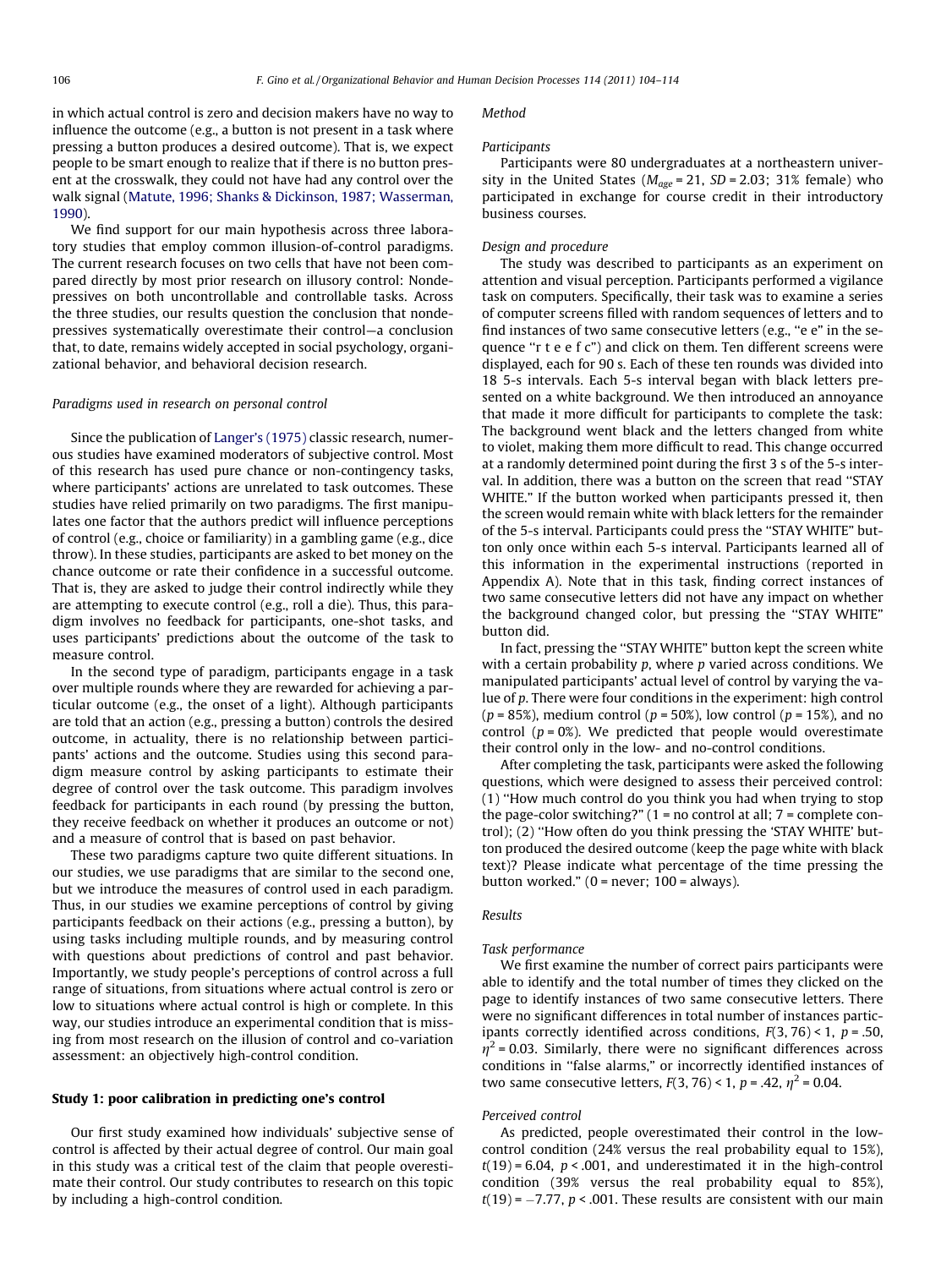hypothesis and suggest that people systematically overestimate their control when it is objectively low and systematically underestimate it when it is objectively high. These results are summarized in Table 1 and depicted graphically in Fig. 2.

The study included a second measure of perceived control, which consisted of a self-reported rating. As Table 1 shows, participants reported having more control in the high-control condition than in both the low-control condition,  $t(38) = 2.97$ ,  $p = .005$ , and in the no-control condition,  $t(38) = 3.56$ ,  $p = .001$ . These results suggest that participants realized there were differences in control across conditions, as reflected in their judgments of perceived control. Nonetheless, their estimates were regressive.

#### Discussion

The results of Study 1 support the hypothesis that people systematically overestimate their control when they have low control and under-estimate it when they have high control. These findings are inconsistent with the claim that people generally overestimate how much control they have ([Taylor & Brown, 1988](#page-10-0)). However, we should note that our findings are not at odds with the empirical results from research on illusion of control, which has documented many important influences on people's subjective sense of control. Indeed, illusion-of-control studies rarely ask people directly to estimate their level of control (e.g., [Langer, 1975; Langer & Roth,](#page-10-0) [1975\)](#page-10-0). Instead, they include other measures, such as betting choices or predictions of future success, but do not directly elicit beliefs about individuals' perceived control using measures whose accuracy can be objectively assessed [\(Abramson & Alloy, 1980\)](#page-9-0).

In Study 1, participants' estimates of button effectiveness when the button worked (i.e., in the high-control condition) were quite low. We believe this was due to the properties of the task employed in the study. By asking participants to focus on the goal of finding two same consecutive letters, they may have not pressed the ''STAY WHITE" button as frequently as we expected, and thus they may not have exploited the opportunity to learn about how often the button worked in producing the desired outcome. Indeed, on average, the ''STAY WHITE" button was pressed 78 times (SD = 60.30) across conditions out of a possible 180 times. In addition, the annoyance we used may not have been successful in making it more difficult for participants to complete the task. We address these potential limitations in Study 2.

## Study 2: examining situations of complete control

The goal of our second study was twofold. First, we wanted to replicate the same findings of Study 1 using a modified task that addresses the limitations noted above. Second, we extended the number of conditions considered when manipulating actual control and included a condition in which actual control was 100%.

# Method

Table 1

# Participants





Fig. 2. Participants' estimates of perceived control as a function of actual control, Study 1. Error bars show standard errors.

participated in exchange for \$7. Participants also had the opportunity to earn an additional \$5 depending on their performance on the task.

## Design and procedure

Our second study employed the same task and procedure of Study 1, with four differences. First, we lowered the brightness of each computer monitor in the lab room to make the annoyance used in the task more effective. Second, we introduced an incentive for participants, promising an additional \$5 to those who correctly found more than 90% of the two consecutive same letter instances. Third, after participants read the initial instructions to the task and before they engaged in it, we asked them to guess the percentage of the time pressing the button would keep the screen white (0 = never; 100 = always). Finally, we considered a larger number of conditions for our manipulation of actual control. Specifically, we included seven levels of actual control: complete (100%), high (90%), medium–high (75%), medium (50%), medium–low (25%), low (10%), and no control (0%).

#### Results

#### Task performance

As in Study 1, we did not find significant differences in the total number of instances participants correctly identified across conditions, nor in the total number of instances participants identified incorrectly (both Fs < 1).

#### Initial predictions

We first examined the initial predictions participants made regarding the percentage of the time pressing the ''STAY WHITE" button would keep the screen white. Such predictions did not differ across conditions  $(F < 1)$ . As shown in [Table 2](#page-4-0), on average participants predicted the button would work almost 45% of the time.

## Estimates of control

The mean values for our measures of perceived control are reported in [Table 2](#page-4-0) and depicted graphically in [Fig. 3.](#page-4-0) Replicating

Responses to post-task questionnaire, by condition, Study 1. Standard deviations appear in parentheses. Figures in the same column with different subscripts are significantly different from one another.

| Condition      | Actual button efficacy (%) | Perceived button efficacy: how often do<br>you think the button worked? (0-100) | Perceived control: how much control<br>do you think you had? $(1-7)$ |
|----------------|----------------------------|---------------------------------------------------------------------------------|----------------------------------------------------------------------|
| High control   | 85                         | $39.00\%$ <sub>2</sub> $(21.95)$                                                | $2.75_{a}$ (1.55)                                                    |
| Medium control | 50                         | $36.11\%$ <sub>a</sub> (20.32)                                                  | $2.60_{a}$ (1.00)                                                    |
| Low control    |                            | $24.05\%$ <sub>b</sub> (17.70)                                                  | $1.65b$ (0.59)                                                       |
| No control     |                            | $25.01\%$ <sub>h</sub> (18.19)                                                  | $1.45h$ (0.51)                                                       |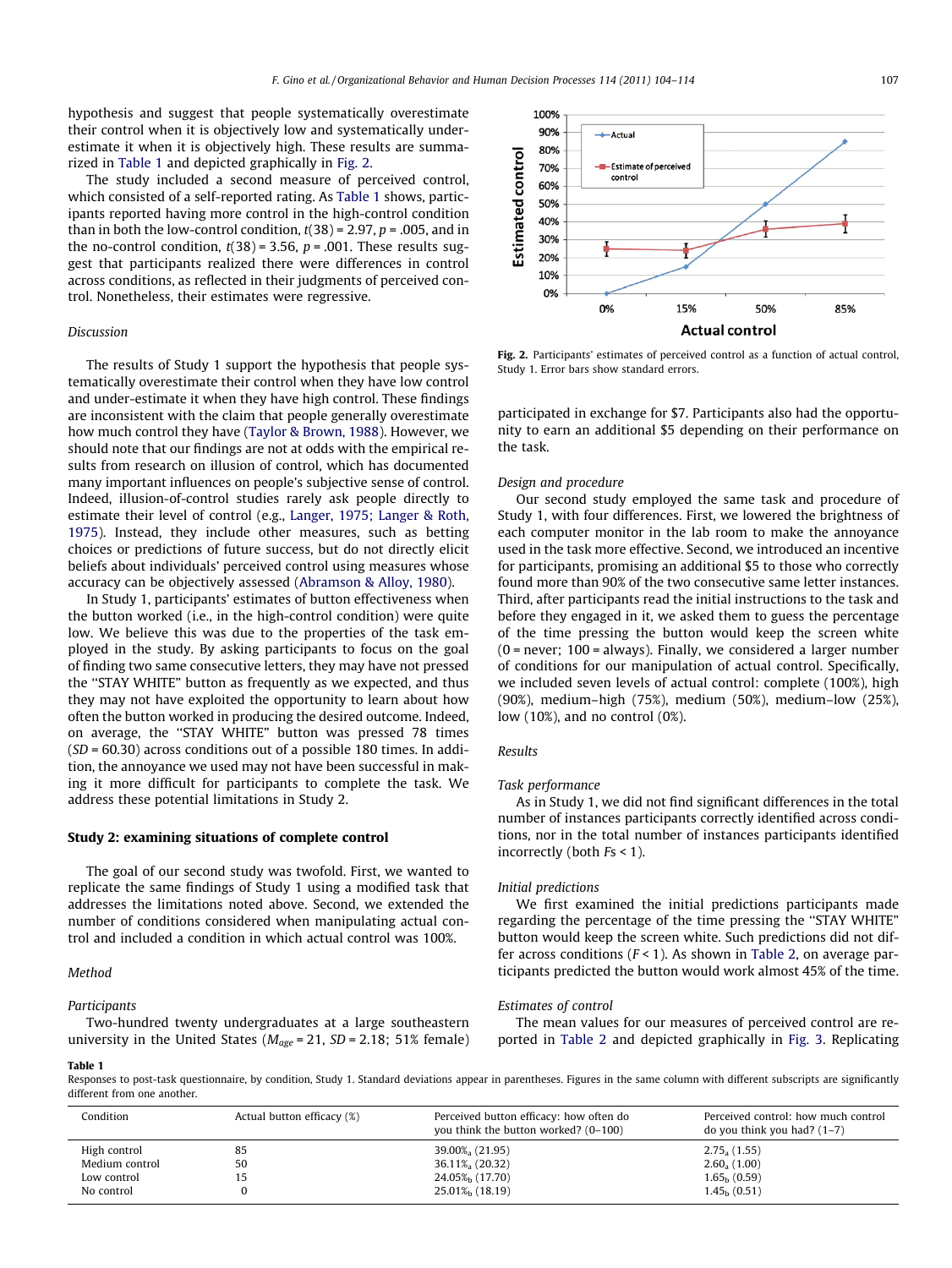#### <span id="page-4-0"></span>Table 2

Responses to post-task questionnaire, by condition, Study 2. Standard deviations appear in parentheses. Figures in the same column with different subscripts are significantly different from one another.

| Condition           | Actual button<br>efficacy (%) | Predicted button efficacy: How often do<br>you think the button will work? (0-100) | Perceived button efficacy: how often do<br>you think the button worked? (0-100) | Perceived control: how much control<br>do you think you had? $(1-7)$ |
|---------------------|-------------------------------|------------------------------------------------------------------------------------|---------------------------------------------------------------------------------|----------------------------------------------------------------------|
| Complete control    | 100                           | 41.52% (15.60)                                                                     | $99.94\%$ <sub>2</sub> (0.36)                                                   | $6.81_{a} (0.40)$                                                    |
| High control        | 90                            | 46.61% (20.44)                                                                     | $72.52\%$ <sub>3</sub> (8.93)                                                   | $5.26_{a}$ (1.03)                                                    |
| Medium-high control | 75                            | 44.38% (21.93)                                                                     | $56.22\%$ <sub>h</sub> (11.98)                                                  | $4.00a$ (1.19)                                                       |
| Medium control      | 50                            | 45.06% (21.83)                                                                     | $42.34\%$ <sub>2</sub> $(15.68)$                                                | $2.88_{a}$ (1.10)                                                    |
| Medium-low control  | 25                            | 48.62% (21.26)                                                                     | $33.91\%$ <sub>h</sub> $(23.06)$                                                | $2.16b$ (1.30)                                                       |
| Low control         | 10                            | 41.68% (21.38)                                                                     | $25.55\%$ <sub>h</sub> (17.19)                                                  | $1.71b$ (1.37)                                                       |
| No control          | 0                             | 44.94% (23.73)                                                                     | $21.61\%$ <sub>b</sub> $(11.25)$                                                | $1.29h$ (0.46)                                                       |



Fig. 3. Participants' estimates of perceived control as a function of actual control, Study 2. Error bars show standard errors.

the results of Study 1, people overestimated their control in the nocontrol condition (22% versus the real probability equal to 0%, 95% confidence interval of the difference = [17.49, 25.74]), in the lowcontrol condition (26% versus the real probability equal to 10%,  $t[30] = 5.04$ ,  $p < .001$ ), and in the medium–low condition (34% versus the real probability equal to 25%,  $t[31] = 2.19$ ,  $p < .04$ ). At the same time, they underestimated their control in the high-control condition (73% versus the real probability equal to 90%,  $t[30]$  =  $-10.91$ ,  $p < .001$ ) and in the medium–high-control condition (56% versus the real probability equal to 75%,  $t[31]$  =  $-8.87,$  $p < .001$ ). Interestingly, in the medium-control condition, participants still underestimated their level of control (42% versus the real probability equal to 50%,  $t[31]$  =  $-2.76$ ,  $p$  = .01). In the complete-control condition, all participants except for one indicated that the button worked 100% of the time. This result is consistent with our proposed model for people's perceptions of control (see [Fig. 1](#page-1-0)).

Study 2 also included the second measure of perceived control used in Study 1. As Table 2 shows, the results for the self-reported measure of perceived control are consistent with participants' estimates of button efficacy. Participants' ratings of perceived control suggest that they realized there were differences in control across conditions. Nonetheless, their estimates were regressive.

## Discussion

The results of Study 2 provide further support for our main hypothesis. We find two opposite errors that occur at the floor and the ceiling of actual control: people overestimate their control when they have low control and under-estimate it when they have high control. Consistent with our proposed model, the linear and regressive relationship between perceived and actual control broke down as the level of actual control approached 100%. At a 90% level of actual control, we still observed underestimation of perceived control, but when actual control was complete (100% actual control condition), participants' estimates of control were accurate.

When describing our proposed model, we suggested that another condition under which the model would break down is the one in which actual control is zero and there is no opportunity for participants to influence the desired outcome. We conducted a study on a non-overlapping group of participants from the same population as in Study 1 ( $N = 32$ ) and presented them with the same task used in Study 2. However, this time there was no ''STAY WHITE" button they could press. As one would expect, when asked to estimate their control over the action producing the desired outcome (page color-switching), all participants indicated they had no control.

#### Study 3: motivation and illusion of control

As we have noted, almost all the past research on illusory control has employed tasks in which participants had little or no actual control. Yet one of the more important studies in the literature on perceived control actually did include a high-control condition: [Alloy and Abramson's \(1979\)](#page-9-0) first experiment. The authors used a paradigm in which participants were presented with a series of events—e.g., a green light that either came on or not over a series of rounds—and were asked to estimate how much they could control the appearance of the light by pressing a button. Participants had to decide whether or not to press the button and then observed whether the light came on. In the high-control condition, the light came on with 75% probability when a participant pushed the button and never came on when the participant did not push it. [Alloy and Abramson's \(1979\)](#page-9-0) first experiment also included a no-control condition and a moderate-control condition in which the light appeared with 0% or 25% probability, respectively, when a participant pushed the button.

#### Measuring perceived control

Alloy and Abramson asked their participants to estimate how much control they had in the experiment; however, the researchers' measure has problems that limit its value as a measure of the accuracy of participants' perceived control.<sup>2</sup> Specifically, it lacks a clear normative benchmark, thus rendering it mute on the issue of bias. [Alloy and Abramson \(1979\)](#page-9-0) gave their participants a button to press and varied two contingencies: (1) the percentage of the time the light came on after the button had been pressed, and (2) the percentage of the time the light came on without the button having been pressed. They then asked their participants to estimate (in percentage terms) how much control the button gave them over the

<sup>&</sup>lt;sup>2</sup> Thanks in part to the influence of Alloy and Abramson's work, others have followed their example [\(Thompson et al., 2007\)](#page-10-0).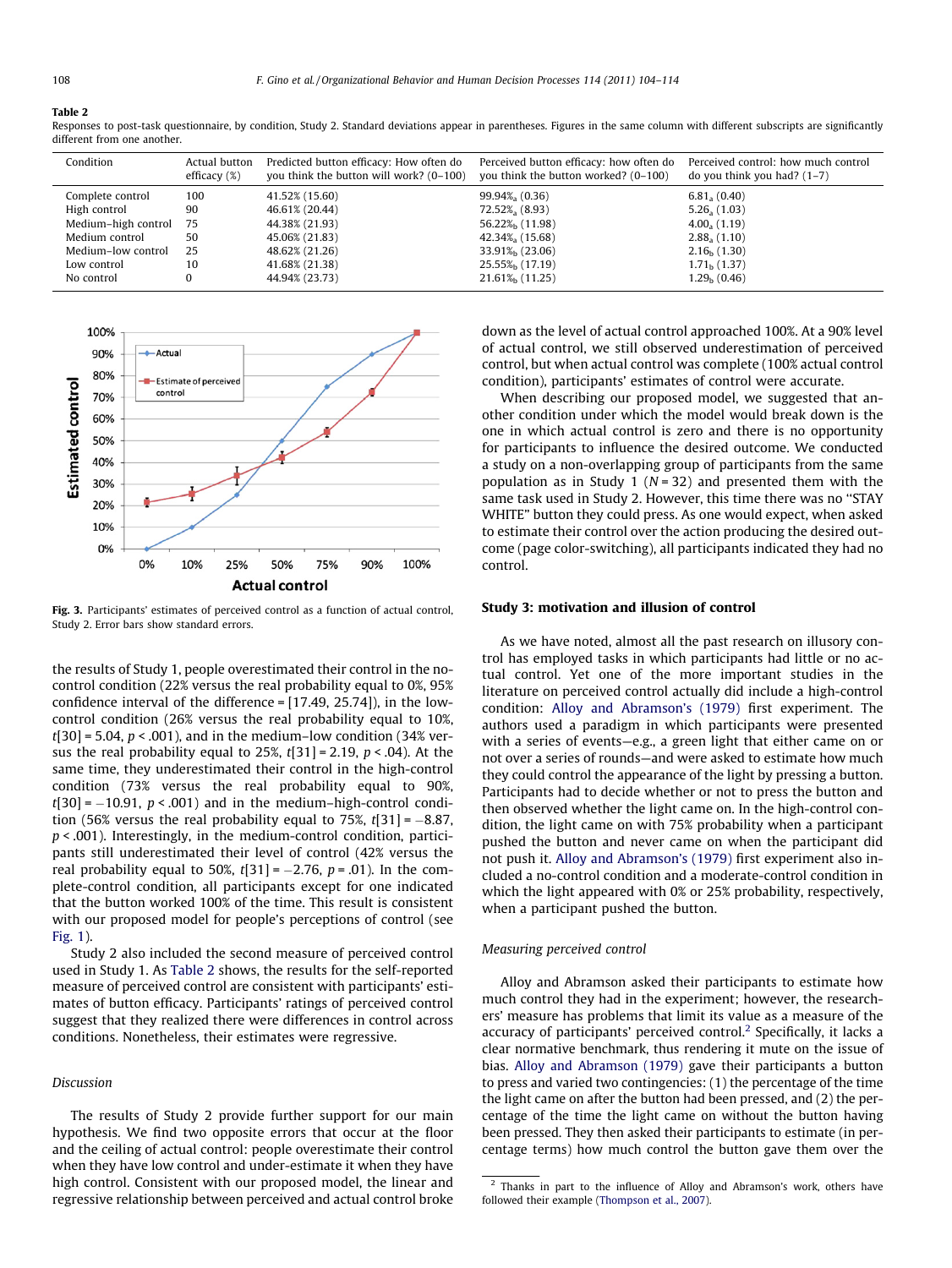illumination of the light. Alloy and Abramson asserted that the correct answer to this question was the absolute difference between (2) and (1). So, for example, if the light comes on 60% of the time when you press the button and 40% of the time when you do not, then Alloy and Abramson's difference formula says you have 20% control (60% minus 40%). However, this formula is normatively questionable, and there is no evidence that the study's participants agreed that it represented the right way to quantify control. Researchers have rightly criticized such difference scores for their numerous methodological problems, which can contribute to errors in the interpretation of research findings (e.g., [Edwards, 1993, 1994; Johns,](#page-10-0) [1981; Nunnally, 1962](#page-10-0)).<sup>3</sup>

Our third study employed [Alloy and Abramson's \(1979\)](#page-9-0) popular ''button-light" paradigm. However, we used a less controversial measure of perceived control. In Study 3, we asked participants to estimate both the probability the light would come on when they pressed the button and when they did not press the button. One benefit of this approach is that it allows us to ''unconfound" the extremes of control with the extremes of the response scale. For example, if both pressing and not pressing the button produce the desired outcome (in our study, the appearance of a blue circle on a computer screen) with 50% probability, then pushing the button exerts no control over the outcome. However, it is still possible to under-estimate the efficacy of button-pushing by reporting that the button comes on less than 50% of the time following a buttonpush. For Alloy and Abramson's difference measure, by contrast, this situation represents zero control, and the only possible error participants could make would be to overestimate control. Thus, our third study includes measures related to estimates of contingency between one's responses and outcomes as well as estimates of perceived control.

In addition to employing better measures of perceived control than those used in prior research, our study also allows us to assess a recent theoretical account of the illusion of control. We describe this theory next.

## The control heuristic

[Langer's \(1975\)](#page-10-0) original explanation for the illusion of control was based on people's confusion of skill and chance situations. In their 1998 review of the literature on illusion of control, Thompson, Armstrong, and Thomas criticized this explanation for being more descriptive than explanatory. In addition, they suggested that the factors that increase or reduce illusions of control are broader than those factors that promote confusion between skill and chance situations.

Other explanations for the illusion of control have focused on motivation and self-efficacy beliefs (e.g., [Alloy & Abramson,](#page-9-0) [1979; Bandura, 1977; Crocker, 1981; Langer, 1975](#page-9-0)). Building on these approaches, [Thompson et al. \(1998\)](#page-10-0) suggested a new explanation for the illusion of control. The authors argued that people use a control heuristic when estimating their control over obtaining a certain outcome; namely, people estimate perceived control based on their judgments of connection (between their action and the outcome) and intention (of obtaining the desired outcome). Thus, according to this heuristic, perceived control is high when people can see a connection between their actions and an outcome and when they act with the intention of obtaining the outcome ([Thompson et al., 1998, 2007\)](#page-10-0). The following example nicely depicts how this heuristic works (see [Thompson et al., 2004. p. 316\)](#page-10-0).

If Peter is highly motivated to believe he can control his health, he might take an herbal supplement, echinacea, with the goal of avoiding colds and the flu. Every time taking the supplement is followed by a period of good health, the connection between his behavior and the outcome is established. The outcome is also one he intended by taking the supplement, so Peter is likely to judge that he has control, regardless whether taking echinacea was responsible for his good health.

In an experiment that manipulated desire for the outcome, [Thompson et al. \(2004\)](#page-10-0) used the control heuristic to explain differences in the degree to which people overestimate their control. This study was well designed, and its results are both useful and important. However, it is of limited value for helping us test our theory because it provided participants with zero control in all conditions. Thus, the study leaves unanswered the question of how well the control heuristic explains people's perceptions of control when actual control is greater than zero. In our third study, we used a manipulation of motivation similar to that used by [Thompson et al. \(2004, 2007\).](#page-10-0) We tested whether their results generalize to a circumstance in which people actually have some control, and we used more interpretable measures of control than the problematic difference measure used by [Alloy and Abramson](#page-9-0) [\(1979\)](#page-9-0) or by [Thompson et al. \(2007\)](#page-10-0).

## Method

#### Participants

One hundred and two college students at a large southeastern university in the United States ( $M_{age}$  = 21, SD = 1.83; 53% female) participated in the study for pay. On average, participants received \$10 for their participation in the study (including a \$3 show-up fee).

## Design and procedure

The experiment employed a 2 (actual control: high control vs. low control)  $\times$  2 (motivation: pay vs. no-pay) between-subjects design. Upon arriving at the laboratory, participants were seated at computers and were randomly assigned to one of the four experimental conditions.

Participants were presented with one of two contingency problems, which differed in their degree of contingency or control. The procedure and instructions for each of the two contingency-problem groups were identical. Participants could make one of two possible responses (using a computer mouse to press or not press a button shown on the screen) and receive one of two possible outcomes (the appearance of a blue circle or no blue circle). As in [Alloy](#page-9-0) [and Abramson's \(1979\)](#page-9-0) study, all participants were told that in this problem-solving experiment, their task was to learn what degree of control they had over whether or not a blue circle appeared on the screen and that they had the option of pressing or not pressing the button in each trial. In addition, participants in the pay condition were told that they would receive \$0.20 every time the blue circle appeared on the screen during the 40 trials, for a maximum possible payment of \$8.

More specifically, for each round, after the word ''START" appeared on the screen, participants had the option of pressing a button. If they wanted to press the button on a given round, they had to press it within 2 s after the word ''START" appeared. In the last second of each 3-s trial, after participants had pressed the button (or not), a blue circle sometimes appeared on the screen. Its appearance depended on their response and on the contingency problem to which they had been assigned. The interval between trials lasted half a second.

<sup>&</sup>lt;sup>3</sup> As noted by Thompson et al., 2007 (p. 76), [Alloy and Abramson's \(1979\)](#page-9-0) first experiment also had a significant flaw: ''Reinforcement—the number of times in which the light came on—was confounded with the degree of control the participants had. Participants received fewer green lights as the extent of control they had over the task increased, so reinforcement and control were negatively correlated and, therefore, confounded in the study. Because reinforcement has a strong effect on control judgments, it is possible that the low rate of reinforcement when actual control was high depressed control judgments in the actual control conditions."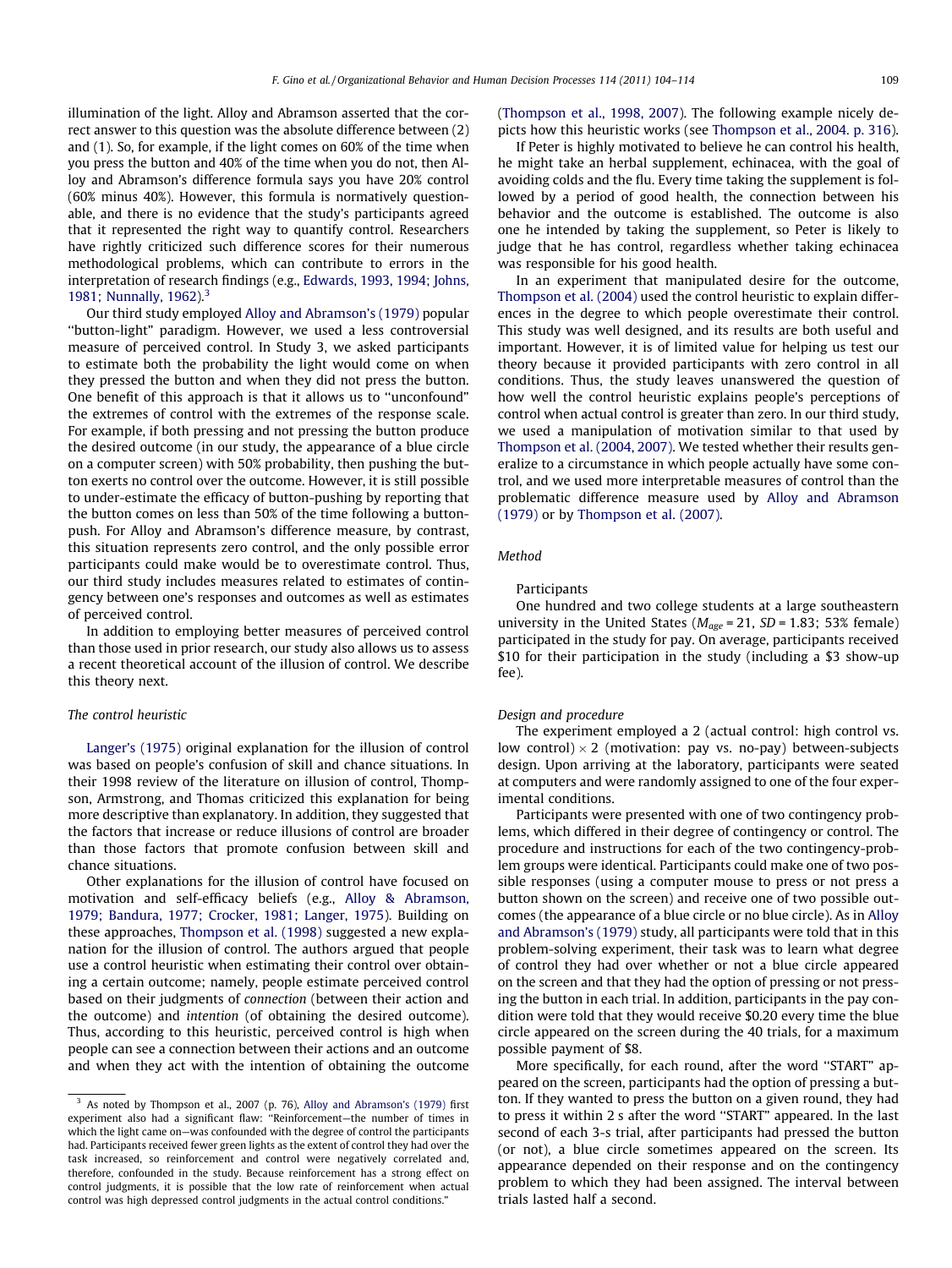Before the experiment started, participants learned that there were four possibilities for any given round: "(1) you press and the blue circle does appear; (2) you press and the blue circle does not appear; (3) you do not press and the blue circle does appear; (4) you do not press and the blue circle does not appear." Participants also read, ''You will play 40 rounds. After the 40 rounds, you will be asked to indicate how much control you think you had over the appearance of the blue circle. It may turn out that you will have no control, that is, your responses will not affect the appearing of the blue circle, or it may turn out that you will have some degree of control, either complete or intermediate, that is, one response produces the appearing of the blue circle more often than does the other."

After completing 40 trials, participants answered a series of questions that appeared in a different randomly determined order for each participant. Specifically, we asked participants to (1) ''rate the degree of control your actions (pressing and not pressing the button) exerted over the outcome (appearance of the blue circle)" using a percentage between 0% and 100%. This question replicates the way that [Alloy and Abramson \(1979\)](#page-9-0) and [Thompson et al.](#page-10-0) [\(2007\)](#page-10-0) elicited perceptions of control. In addition, we asked participants: (2) ''Please estimate the percentage of rounds on which the blue circle appeared regardless of which response you made," (3) ''Please estimate the percentage of rounds on which the blue circle appeared when you pressed," and (4) ''Please estimate the percentage of rounds on which the blue circle appeared when you did not press."

We manipulated control by varying the rate at which the two possible actions (pushing or not pushing the button) produced a blue circle on the screen. In the high-control condition, one action produced the blue circle 90% of the time, whereas the other one produced the blue circle 10% of the time. In this condition, actual control was 80%, according to [Alloy and Abramson's \(1979\)](#page-9-0) difference measure. In the low-control condition, one action produced the blue circle 60% of the time, whereas the other action produced the blue circle 40% of the time. In this condition, actual control equaled 20%, according to Alloy and Abramson. We counterbalanced whether pressing or not pressing the button was more likely to produce the blue circle in order to rule out the possibility that attributions of control would be biased by a natural tendency to associate action (pushing the button) with producing a consequence.

## Results

#### Button-pressing

On average, people pressed the button in 23 of the 40 rounds. Our manipulations affected button-pressing, as revealed by a 2 (control)  $\times$  2 (action: press vs. no-press)  $\times$  2 (motivation) ANOVA. Participants pressed the button more often when pressing improved their chances of getting the blue circle  $(M = 27.96,$  $SD = 9.78$ ) than when it did not  $(M = 17.50, SD = 11.23)$ ,  $F(1, 94) = 30.52$ ,  $p < .001$ ,  $\eta^2 = 0.25$ . The motivation  $\times$  action interaction emerged as highly significant,  $F(1, 94) = 15.40$ ,  $p < .001$ ,  $\eta^2$  = 0.14, since payment led the action manipulation to have a strong effect. This is because when participants knew they would be paid for getting a blue circle, they pressed the button a great deal when pressing improved their chances of getting the blue circle ( $M = 30.62$ ,  $SD = 8.38$ ), and when not pressing improved their chances of getting a blue circle, they pressed much less  $(M = 12.67, SD = 10.53), t(51) = 6.85, p < .001.$  When they were not being paid for getting a blue circle, the action manipulation did not have a significant effect on participants' overall rate of button-pushing  $(M = 25.08, SD = 10.53$  vs.  $M = 22.72, SD = 9.65$ ),  $t(47)$  < 1, p = .42. Finally, the control  $\times$  action interaction was also significant,  $F(1, 94) = 15.25$ ,  $p < .001$ ,  $\eta^2 = 0.14$ . When participants had high control, they pressed the button more often when pressing improved their chances of getting the blue circle  $(M = 29.81)$ .  $SD = 8.51$ ) than when it did not  $(M = 11.69, SD = 9.61)$ .  $t(50)$  = 7.20,  $p < .001$ . But when participants had low control, they did not differ in their button-pushing behavior  $(M = 25.96,$  $SD = 10.82$  vs.  $M = 23.31$ ,  $SD = 9.73$ ),  $t(48) < 1$ ,  $p = .37$ .

#### Perceptions of control

The first question on the post-task questionnaire asked participants to rate their level of control over the outcome. We submitted their answers to a 2 (control)  $\times$  2 (action: press vs. no-press)  $\times$  2 (motivation) ANOVA. The results revealed a main effect for control: Those in the high-control condition estimated they had 64% control (SD = 26.75), whereas those in the low-control condition estimated they had 30% control  $(SD = 17.42)$ ,  $F(1, 94) = 55.21$ ,  $p < .001$ ,  $\eta^2$  = 0.37. The main effect for motivation was also significant,  $F(1, 94) = 5.64$ ,  $p = .02$ ,  $\eta^2 = 0.06$ : participants with a monetary incentive estimated their level of control as higher ( $M = 53.57$ ,  $SD = 23.54$ ) than did those in the no-pay condition ( $M = 40.41$ , SD = 30.97). This result is consistent with the ''control heuristic" theory of Thompson and her colleagues, which suggests that the motivation to exert control leads to increases in perceived control. We found no other significant effect in this analysis.<sup>4</sup>

#### Estimates of contingency

Our concerns regarding the correct interpretation of this first vague question led us to include more specific questions. We asked our participants to estimate (a) the percentage of the time the blue circle appeared on the screen after they pressed the button and (b) the percentage of time the blue circle appeared when they did not push the button. Based on these two questions, we created a measure for perceived success of the efficacious action (either pressing or not pressing the button). This measure was equal to participants' answer to either question (a) or (b), depending on whether they were in the condition in which pressing (or not pressing) the button was more likely to produce the blue circle. This measure allows us to determine whether participants over- or underestimated control. Participants' responses do not appear to show overestimates of control. In the high-control condition, efficacious action produced the blue circle with 90% probability, and participants estimated that it worked 60% of the time (SD = 33.68). A one-sample t-test shows that this figure is significantly below the actual value of 90%,  $t(51) = -6.37$ ,  $p < .001$ .

In the low-control condition, the efficacious action was followed by the blue circle 60% of the time, but participants estimated that the action worked only 41% of the time  $SD = 18.17$ ). This is a significant under-estimate,  $t(50) = -7.30$ ,  $p < .001$ . Our paradigm made it possible even for those in the low-control condition to under-estimate their level of control, and they did.

A 2 (control)  $\times$  2 (motivation) ANOVA revealed that the perceived success rate of the efficacious action was influenced by our manipulation of control  $(F[1, 98] = 11.49, p = .001, \eta^2 = 0.11)$ and by motivation  $(F[1, 98] = 4.00, p < .05, \eta^2 = 0.04)$  in the expected direction. The control  $\times$  motivation interaction was insignificant. These results are summarized in [Table 3](#page-7-0). The presence of an effect for motivation is consistent with the ''control heuristic" posited by [Thompson and her colleagues \(1998, 2004, 2007\)](#page-10-0).

<sup>4</sup> While we have previously discussed the limitations of the commonly used measure of perceived control, we report the following additional analyses for the reader interested in the results we obtained using the measure in our third study. In the high-control condition, participants significantly underestimated their level of control (64% versus the "real" probability equal to 80%,  $t[51] = -4.33$ ,  $p < .001$ ). And in the low-control condition, participants significantly overestimated their level of control (30% versus the "real" probability equal to 20%,  $t[49] = 4.02$ ,  $p < .001$ ).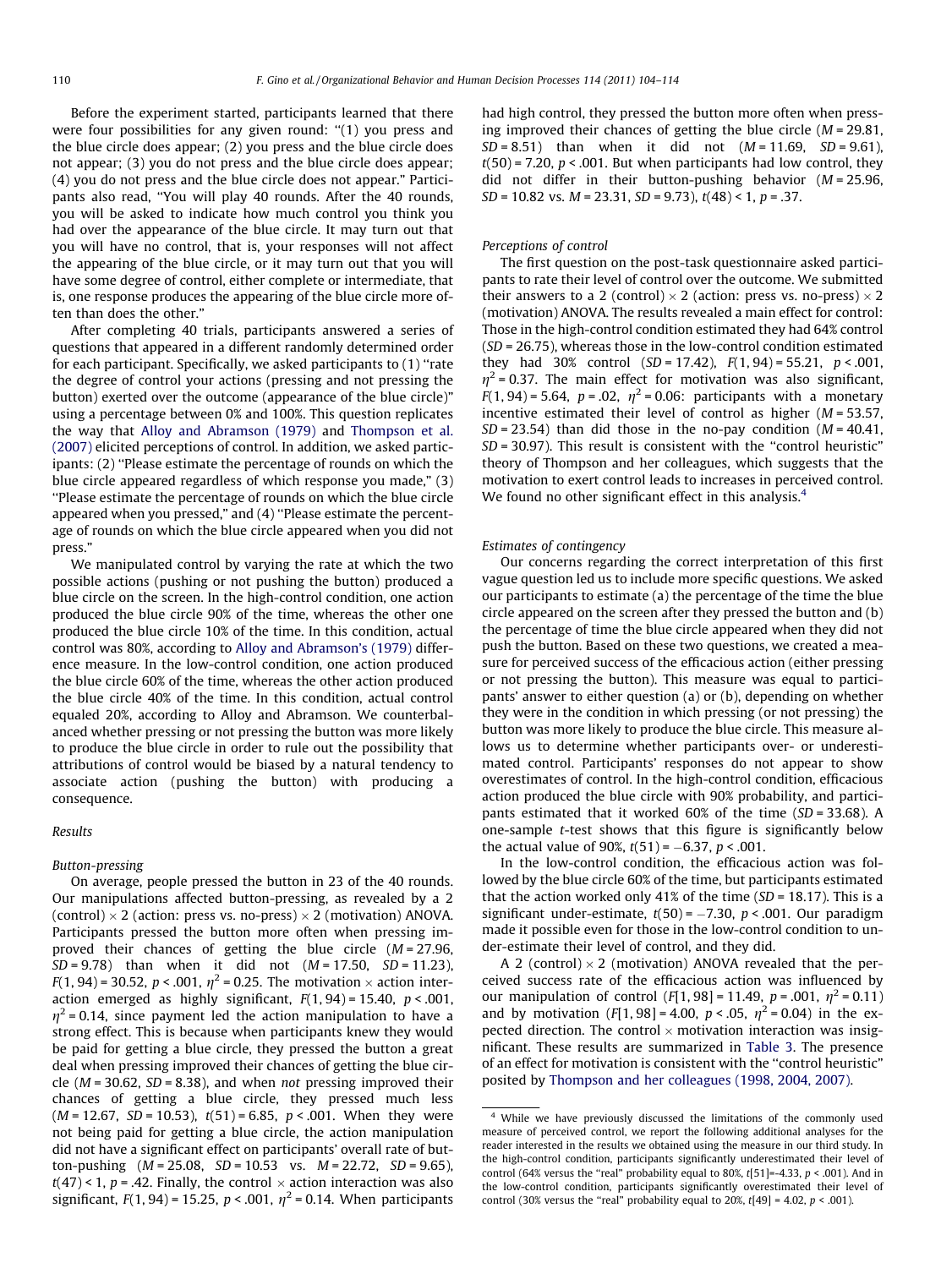#### <span id="page-7-0"></span>Table 3

Participants' perceived estimated success of the efficacious action by condition, Study 3. Standard deviations appear in parentheses. Figures in the same column with different subscripts are significantly different from one another.

| Level of control | Motivation | Actual success<br>rate $(\%)$ | Estimated<br>success rate      |
|------------------|------------|-------------------------------|--------------------------------|
| High control     | Pay        | 90                            | 64.83%, (29.83)                |
|                  | No pay     | 90                            | 54.43%, (37.87)                |
| Low control      | Pay        | 60                            | $47.00\%$ <sub>h</sub> (16.68) |
|                  | No pay     | 60                            | 35.96% (18.17)                 |

#### Additional analyses

We conducted further analyses to test the influence of pressing the button on perceptions of control as measured by participants' perceived success of the efficacious action. We hypothesized that such button pressing would moderate the relationship between actual control and perceived control, such that actual control would be associated with perceived control only when participants had engaged in enough trials to gather information about the outcomes of their actions. We tested this hypothesis using the moderated regression procedures recommended by [Aiken and West \(1991\).](#page-9-0) We standardized the button-pressing behavior variable and then multiplied it by the actual control variable to create an interaction term. In our regression analyses, we controlled for the motivation manipulation and its interactions with actual control. The results of our regression analyses are displayed in Table 4. We found a significant interaction between actual control and button pressing. To interpret the form of this interaction, we plotted the simple slopes for the relationship between actual control and perceived control at one standard deviation above and below the mean of button pressing (see Fig. 4). When participants pressed the button rarely, actual control was not associated with perceived control ( $\beta$  = 0.16,  $p = 0.20$ . When participants pressed frequently, the simple slopes indicated that actual control was associated with perceived control ( $\beta$  = 0.61,  $p$  < .001). Thus, the number of times participants pressed the button moderated the relationship between actual control and perceived estimated success of the blue-circle-producing action.

#### Discussion

The results of our third study provide further support for our main hypothesis: individuals have inaccurate perceptions of

#### Table 4

Hierarchical regression results on perceived estimated success of the blue-circle producing action, Study 3. The table reports standardized coefficients.

|                                                                                                                               | Model 1                               | Model 2                                 |
|-------------------------------------------------------------------------------------------------------------------------------|---------------------------------------|-----------------------------------------|
| Controls<br>Age<br>Sex (male = 1, female = $0$ )                                                                              | 0.10<br>0.14                          | 0.08<br>0.13                            |
| Independent variables<br>Control $(1 = high, 0 = low)$<br>Motivation $(1 = pay, 0 = no pay)$<br>Button pressing               | 0.36<br>0.26<br>$0.42$ <sup>***</sup> | $0.33$ **<br>0.23<br>0.15               |
| Two-way interactions<br>Control $\times$ motivation<br>Control $\times$ button pressing<br>$R^2$<br>Overall $R^2$<br>F(5, 96) | 0.34<br>0.58<br>9.82                  | 0.05<br>$0.33*$<br>0.38<br>0.62<br>8.21 |

When we entered the interaction terms in a separate step between the first and second model, variance explained increased by 4% from  $R^2$  = 0.34 to  $R^2$  = 0.38,  $F(2, 94)$  = 3.11,  $p < 0.05$ .

 $p < 0.05$ .

\*\*  $p < 0.01$ .

 $p < 0.001$ .



Fig. 4. Simple slopes for participants' perceived estimated success of the bluecircle-producing action, Study 3.

control and their estimates of contingency are also miscalibrated. Our third study also casts further doubt on the conclusion that people generally overestimate how much control they have. Indeed, we observe a general underestimation of control. Consistent with the control heuristic theory proposed by Thompson and her colleagues, our third study also finds support for the role of motivation in inflating people's estimates of personal control: Participants' judgments of control were higher when they had an incentive to be effective (i.e., participants were paid when the blue circle appeared on the screen). However, even those paid for blue circles underestimated their control in the high-control condition. And the effect of motivation did not interact with the actual degree of control, suggesting that these two influences on perceived control are most appropriately modeled with these two parameters as main effects (see [Krueger & Clement, 1997](#page-10-0)).

# General discussion

The issue of whether people overestimate their control over probabilistic events has obvious implications for a number of important domains. For instance, people who overestimate their control over others will make incorrect attributions regarding their influence over others' behavior ([Morris, Sim, & Girotto, 1998\)](#page-10-0). Those who overestimate their personal control may make bad decisions about where to direct their efforts [\(Ajzen, 1991; Vroom,](#page-9-0) [1964\)](#page-9-0), whether or not to listen to others' opinions ([Gino & Moore,](#page-10-0) [2007; Tost, Gino, & Larrick, 2010\)](#page-10-0), or about whether to enter a market or start a new business [\(Moore & Cain, 2007; Moore, Oesch, &](#page-10-0) [Zietsma, 2007](#page-10-0)). Overestimates of control may make people too slow to respond to feedback that suggests their efforts are misplaced [\(Pearce & Porter, 1986\)](#page-10-0). On the other hand, the positive illusions literature claims that an exaggerated sense of personal control is conducive to mental health and persistence through life's many frustrations [\(Taylor & Brown, 1988](#page-10-0)).

Given the relevance of accuracy in estimation of personal control, it is probably no surprise that many scholars have studied when and why people overestimate their control. This research has found that people behave as if they think they can exert more control over avoiding accidents when they are driving [\(Horswill &](#page-10-0) [McKenna, 1999\)](#page-10-0), over games of chance ([Langer, 1975, 1977\)](#page-10-0), and over the onset of a light in laboratory tasks [\(Alloy & Abramson,](#page-9-0) [1979\)](#page-9-0) than objective circumstances warrant. Based on this and related evidence, scholars have concluded that people suffer from an illusion of control. In the words of [Russo and Shoemaker \(1989, p.](#page-10-0) [173\):](#page-10-0) ''People often exaggerate the extent to which they control events." [Thompson's \(2008\) textbook tells us: ''The illusion of con](#page-10-0)[trol refers to the tendency for people to believe that they exert](#page-10-0) [more influence over situations than they actually do." And Gilbert](#page-10-0) [\(2006\)](#page-10-0) writes, ''Our desire for control is so powerful, and the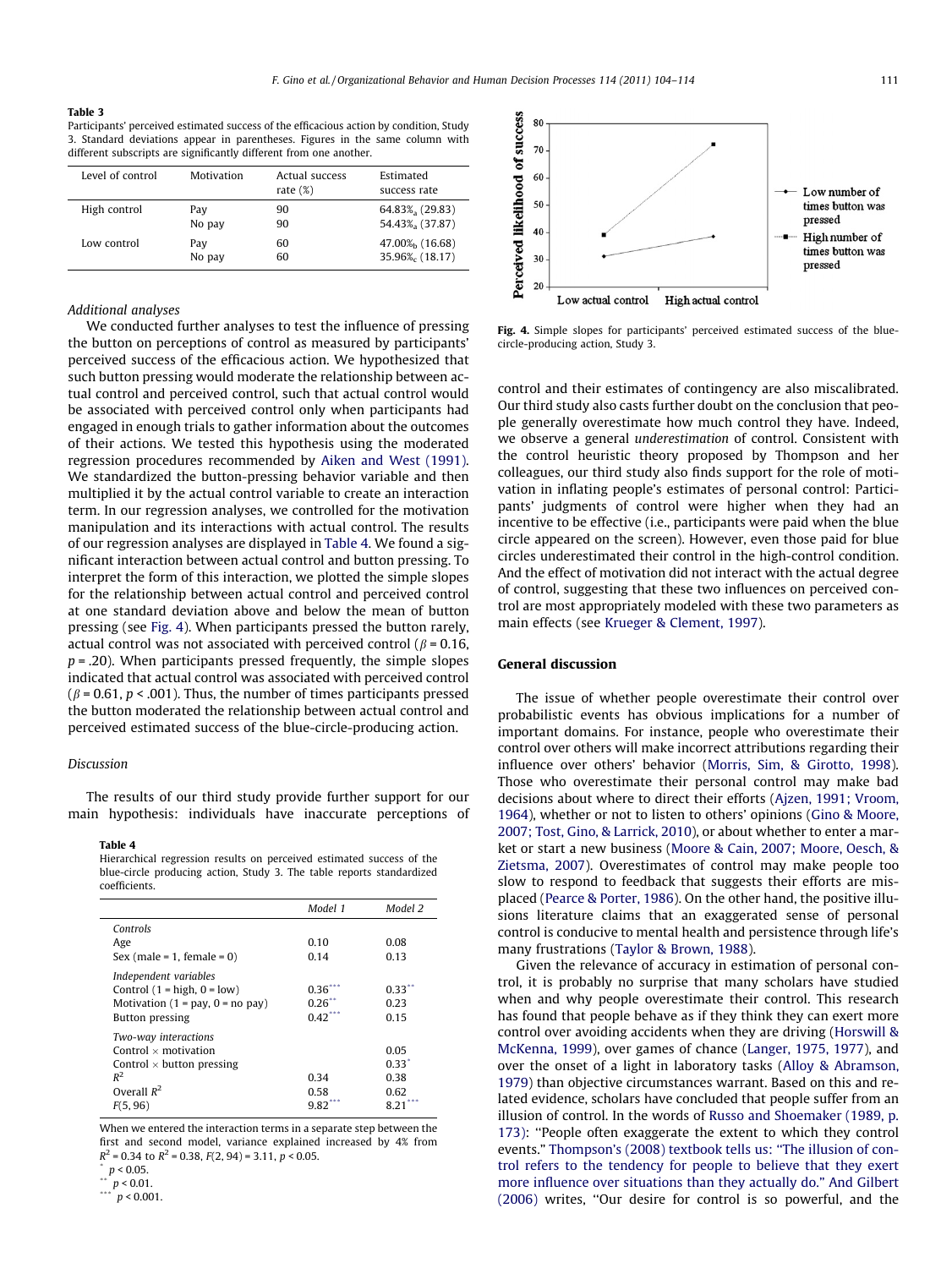feeling of being in control is so rewarding, that people often act as though they can control the uncontrollable" (p. 22).

Do people systematically overestimate their control? We believe there is reason to doubt that they do. We found little evidence of systematic overestimation of control in our three studies. Indeed, the only circumstance in which our participants overestimated their control was when they had very little control and when our measure made it difficult or impossible for them to under-estimate their control. We have presented a theoretical model for understanding people's perceptions of control. The model is based on a very simple assumption: It is common for people to make errors regarding how much control they have. Consequently, when control is objectively low, people tend to overestimate it. When control is objectively high, however, we expect people to under-estimate it. By focusing on domains in which people have little control, prior research has created the illusory impression that overestimation of control is more frequent than it actually is. Here, we have provided what we believe is a more comprehensive account of control perceptions by examining a full range of situations where actual control vary from 0% to 100%.

It is also interesting to note that, contrary to prior research on the illusion of control, the grand mean of the estimates participants provided for perceived control was too low across our studies. This mean-level effect is orthogonal to our regression account, but it is important to point out, as it suggests that the general tendency of people to overestimate control may not be universal.

## Limitations

Our model has little to say about the many moderators of perceived control that previous research has documented. For instance, Gollwitzer has shown that people are more likely to perceive control where there is none when they are in an implemental rather than a deliberative mindset [\(Gollwitzer & Kinney,](#page-10-0) [1989; Heckhausen & Gollwitzer, 1987; Taylor & Gollwitzer,](#page-10-0) [1995\)](#page-10-0).<sup>5</sup> Furthermore, it may be the case that depression and/or dysphoria are associated with reductions in perceived control [\(Alloy &](#page-9-0) [Abramson, 1979; Alloy, Abramson, & Viscusi, 1981\)](#page-9-0). A number of other factors also influence the tendency for people to feel they have control, including the presence of competition or skill-related performance ([Thompson et al., 1998\)](#page-10-0). We do not question that these factors are important, and we believe future research would benefit from examining how they interact with actual level of control to influence perceived control.

We do question, however, whether there is a general tendency to overestimate one's level of control. The results of previous studies in which participants have zero control provide weak evidence on the question, since the designs of these experiments usually make it impossible for people to under-estimate control. Any error in participants' estimates of control must result in overestimates. In our third experiment, where our design makes it possible for participants in the low-control condition to under-estimate their degree of control, we do in fact find that they under-estimate their control.

Our findings need to be qualified by a number of limitations that suggest directions for future research. First, across our experiments, we asked participants to estimate their level of control over the link between past actions and outcomes. As we noted earlier, the classic studies by Langer and colleagues on the illusion of control employed paradigms in which participants estimated their level of control over the link between future actions and outcomes. Thus, if we restrict the use of the label ''illusion of control" for cases in which perceptions of control are measured by using this classic paradigm, then we still cannot draw conclusions about people's tendency to over or under-estimate their control over future actions in the presence of uncertainty based on the results of our studies. Future studies investigating individuals' perceptions of control over both future and past events characterized by different levels of objective control may further advance our understanding of people's judgments of perceived control.

Second, in presenting our model, we did not provide details on how exactly regressive judgments might arise in illusion of control or co-variation assessment tasks. We believe that regressive judgments result from the following simple model: Observed frequency on an event (which may be close to the true frequency of the event) plus error plus prior beliefs. In this model, the error term would incorporate both psychological factors and random noise. Our studies cannot clearly demonstrate whether this type of model and errors are the ones people are using in estimating personal control. Future research could explore this model directly with the goal of identifying the weight each of the factors has in determining the degree of control people perceive they have over outcomes that are completely or partly determined by chance. Future research could also examine other mechanisms that may lead people to make regressive estimates. One such factor is uncertainty; people may be uncertain about how much control they have over outcomes. These two mechanisms, error and uncertainty, differ in an important way: while error leads to increased variance in individuals' estimates, uncertainty leads to reduced variance. $^6$  Future research investigating these mechanisms directly would deepen our understanding of how people make regressive judgments when they estimate their level of control over outcomes.

Future work on people's perceptions of control could also examine individuals' estimate at a higher level of granularity. In our studies, we compared participants' estimates of success rates by representing control to the objective level of control. In the future, studies could compare participants' estimates directly to their observations over the rounds included in the task. In addition, as we did in Study 3, future studies could employ various measures of control that include both self-reports and estimates of contingency and success. Finally, research could examine the types of heuristics people use to form their estimates of control and the factors that led them to choose one heuristic over another. These various investigations would advance our understanding of the psychology of perceived control.

## Theoretical implications

The results of our three studies cast doubt on the claim that people systematically overestimate their control. Our research underscores the importance of examining the complete range of actual control in the study of judgments of personal control. We suggested that a complete picture takes into account both task characteristics (e.g., the level of actual control) and different influences on perceptions (e.g., depression). Future research could investigate the role of other factors, such as task familiarity or dispositional optimism, in estimation of personal control.

Our work contributes to decision-making research on overconfidence and better-than-average effects. This body of work has found that perceptions of ability and performance are driven powerfully by characteristics of the task (e.g., its difficulty). Here, we have demonstrated that similar errors in judgment occur when <sup>5</sup> An implemental mindset involves thinking about an object (e.g., vacation) in the people estimate their personal control over outcomes. Our results

context of a plan (e.g., How will I plan my vacation?), while a deliberative mindset involves thinking about the same object using a deliberative choice (e.g., Should I go on a vacation or not?). The two types of mindset can influence how people handle available information. <sup>6</sup> We thank an anonymous reviewer for making this suggestion.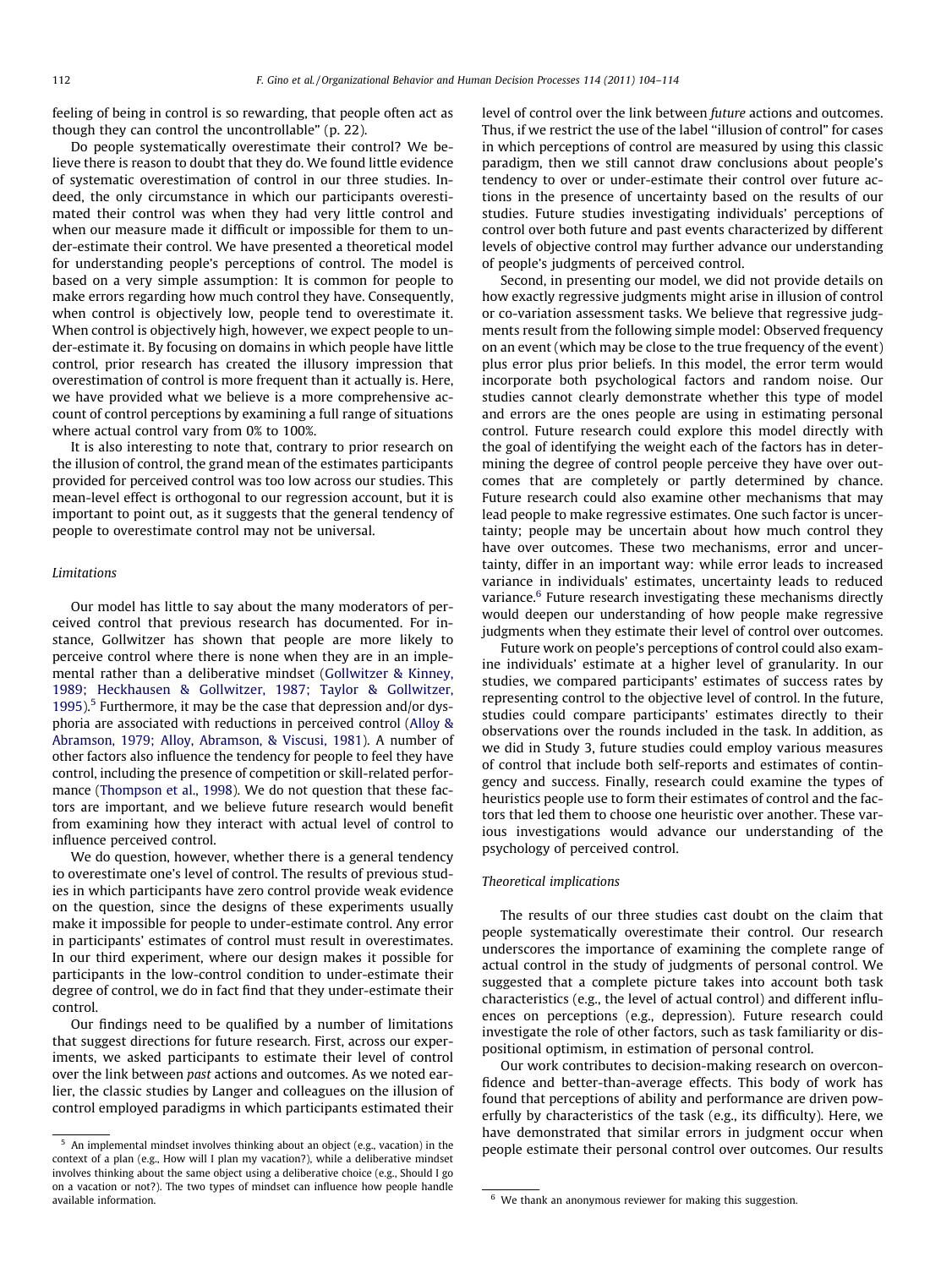<span id="page-9-0"></span>do not suggest that people are necessarily directionally biased (to either overestimate or under-estimate control), but they are nevertheless inaccurate in their estimation of personal control. Furthermore, to the best of our knowledge, our research provides the first attempt to clearly distinguish between perceptions of personal control and general regression effects in individuals' assessment of co-variation, as actual control varies from low to high levels.

Finally, our work contributes to prior literature on personal control. Across disciplines, ranging from psychology and anthropology to sociology and organizational behavior, various scholars have examined the effects that personal control over one's work environment has on both the individual and the organization (e.g., [Deci](#page-10-0) [& Ryan, 1985; Holzberg & Giovannini, 1981; Thomas, 1989\)](#page-10-0). For instance, this research has found that personal control facilitates work involvement and workplace satisfaction (see Ashforth & Saks, 2000 for in-depth discussion). Our research suggests that perceptions of control are often inaccurate, with potentially relevant consequences for people's behavior in the workplace. Future research could investigate how organizations and their managers can successfully reduce inaccuracies in workers' perceptions of control.

## Practical implications

There are a great many important situations in life over which people have very little control. Some of these situations have relevant implications for both group and organizational processes and outcomes. For instance, people might overestimate the control they have in hiring excellent employees, the success of a new product, or the chances their entrepreneurial venture will succeed. It ought not be surprising that people are eager to find ways of influencing these events and that some inevitably will adopt superstitious beliefs that overestimate their control [\(Matute, 1994, 1995\)](#page-10-0). To a great extent, this is simply a product of the fact that it is not possible to under-estimate control when one has none; any mistake in estimating control can only lead to overestimation. We are reluctant to accuse pedestrians in New York of suffering from the illusion of control if they push the ''walk" button, as it is reasonable for them to believe that pushing the button could speed their crossing.

There are a number of practical implications of the effects observed in our studies. When people overestimate their degree of control, they may engage in easy strategies to achieve a particular outcome and avoid the more difficult actions that may be needed. For instance, if a manager overestimates her control over the success of a merger or the launch of a new product, she may spend too little time questioning the project's viability at the outset. Similarly, if a prospective perceives that she has more control over her negotiated salary than is warranted, she may use ineffective strategies in the negotiation. Similar inefficiencies in the use of time, strategies, and resources may also occur when people under-estimate their control. In this case, people may not exert the maximum effort required to successfully accomplish a task (e.g., working extra hours) because they under-estimate their control over the outcome (e.g., obtaining a promotion). A better understanding of when judgments of personal control are likely to be inaccurate may help to educate people about the ways in which their estimates of personal control are miscalibrated.

## Conclusion

Most studies of the illusion of control and co-variation assessment have used contexts or tasks in which participants had little or no control (e.g., Alloy & Abramson, 1979; Langer, 1975; Thompson et al., 2004). This research has found that people tend to overestimate their control. In this paper, we suggest that by focusing on situations marked by low control, prior research has

created the illusion that people systematically overestimate their level of control. Consistent with this previous research, we find that people overestimate their control when their actual control is low or zero. However, when their actual control is high, we find that they tend to under-estimate it. These results suggest a simpler and more mundane explanation of how people judge their degree of control over desired outcomes: they inaccurately estimate their personal control.

#### Acknowledgments

The authors gratefully acknowledge the support of the staff and facilities of the Center for Behavioral Decision Research at Carnegie Mellon University and the Center for Decision Research at the University of North Carolina at Chapel Hill. For helpful feedback on previous drafts, we are grateful to Associate Editor Xiao-Ping Chen, Joachim Krueger, and two anonymous reviewers. We also thank Lamar Pierce and Joachim Vosgerau for their insightful comments regarding this research.

# Appendix A

## A.1. Instructions used in Study 1

A.1.1. Attention and visual perception

In this experiment, we are interested in understanding the impact of distractions on visual perception. You will play 10 rounds of the same game.

In each round, you will be presented with a screen full of letters in random sequence.

Your goal in each round is to find all the instances of two same consecutive letters (for example ''g g" or ''r r"). Click on the letters with the mouse to get them to count. Each round will last for 90 s.

Every few seconds, the colors on your screen may change: from black ink on white page it changes to violet ink on black page.

There is a button on the screen that says ''STAY WHITE". The

button will appear on the top left corner of your computer screen. You can press this button only once in every 5-s interval.

Pressing the ''STAY WHITE" button may help keep the screen white. If it works, then the screen will stay white with blank ink for the remainder of the 5-s interval.

To start the experiment, press the ''CONTINUE" button below. Good luck!

#### References

- Abramson, L. Y., & Alloy, L. B. (1980). Judgment of contingency: Errors and their implications. In A. Baum & J. E. Singer (Eds.). Advances in environmental psychology (Vol. 2, p. 111). New York: Erlbaum.
- Aiken, L. S., & West, S. G. (1991). Multiple regression: Testing and interpreting interactions. Newbury Park, CA: Sage.
- Ajzen, I. (1991). The theory of planned behavior. Organizational Behavior and Human Decision Processes, 50(2), 179–211.
- Alloy, L. B., & Abramson, L. Y. (1979). Judgment of contingency in depressed and nondepressed students: Sadder but wiser? Journal of Experimental Psychology: General, 108, 441–485.
- Alloy, L. B., Abramson, L. Y., & Viscusi, D. (1981). Induced mood and the illusion of control. Journal of Personality and Social Psychology, 41(6), 1129–1140.
- Alloy, L. B., & Seligman, M. E. P. (1979). On the cognitive component of learned helplessness in animals and man. In G. Bower (Ed.), The psychology of learning and motivation (pp. 219–276). New York: Academic Press.
- Alloy, L. B., & Tabachnik, N. (1984). Assessment of co-variation by humans and animals: The joint influence of prior expectations and current situational information. Psychological Review, 91, 112–149.
- Ashforth, B. E., & Saks, A. M. (2000). Personal control in organizations: A longitudinal investigation with newcomers. Human Relations, 53, 311–339.
- Ayeroff, F., & Abelson, R. P. (1976). ESP and ESB: Belief in personal success at mental telepathy. Journal of Personality and Social Psychology, 34, 240–247.
- Bandura, A. (1977). Self-efficacy: Toward a unifying theory of behavioral change. Psychological Review, 84, 191–215.